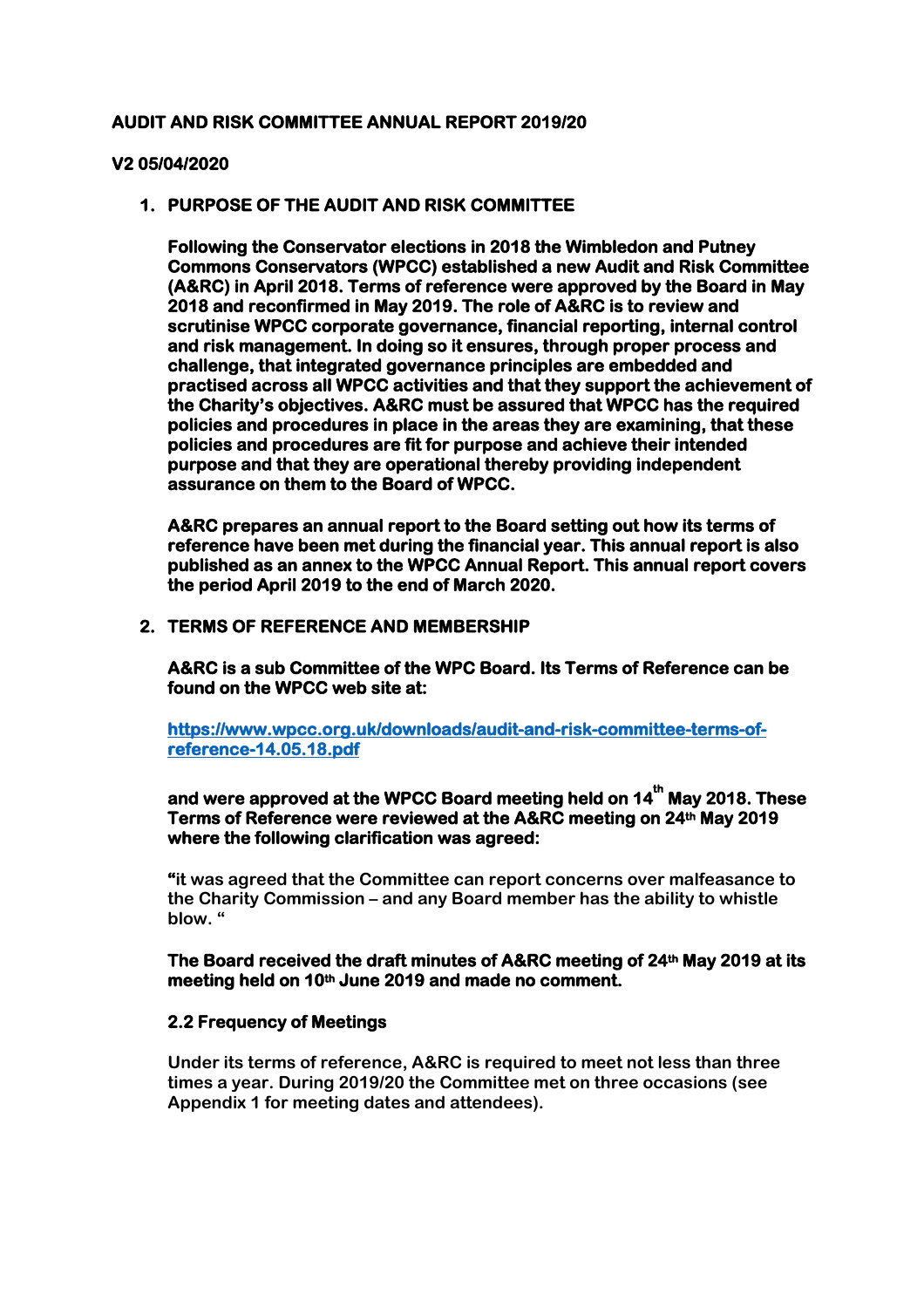## **2.3 Membership**

**The Committee members, including the Chair, are appointed by the Board and currently comprise one Appointed Conservator, two Elected Conservators and one co-opted member. Meetings require the attendance of two Conservator members in order to be quorate. The members of the Committee throughout the year, together with their other committee memberships, relevant qualifications and related interests, were:** 

- **Michael Rappolt, Appointed Conservator (Chair) - Constitutional Working Group;**
- **Shirley Gillbe, Elected Conservator – Constitutional Working Group, Wildlife & Conservation Forum**
- **Peter Hirsch, Elected Conservator**
- **Sarah Wilton (FCA), Co-opted member**

# **2.4 Agenda and Timetable**

**A new risk based integrated work plan was established in October 2019 covering the Committee's business for 2019/20 and beyond and was approved by the Board on 2nd December 2019.** 

**The work plan is ambitious and it was recognised by the Committee that it might not all be achieved in one calendar year. In practice the Coronavirus emergency has delayed various elements of the plan.**

**The main headings in the plan are:** 

- **1. Governance including Risk Management**
- **2. Governance Support**
- **3. Natural and Cultural Heritage**
- **4. Access and Recreation**
- **5. Community Engagement**
- **6. Communication and Promotion**
- **7. Committee Business**

## **2.5 Appointment of External Auditors**

**The current external auditors, Kreston Reeves were appointed after a competitive open tender in February 2018. Kreston Reeves were recommended to be re-appointed in February 2020.**

**The Audit Committee actively assesses the effectiveness of Kreston Reeves by reviewing key performance indicators (KPIs) highlighting their performance. These KPIs were enhanced for 2020.**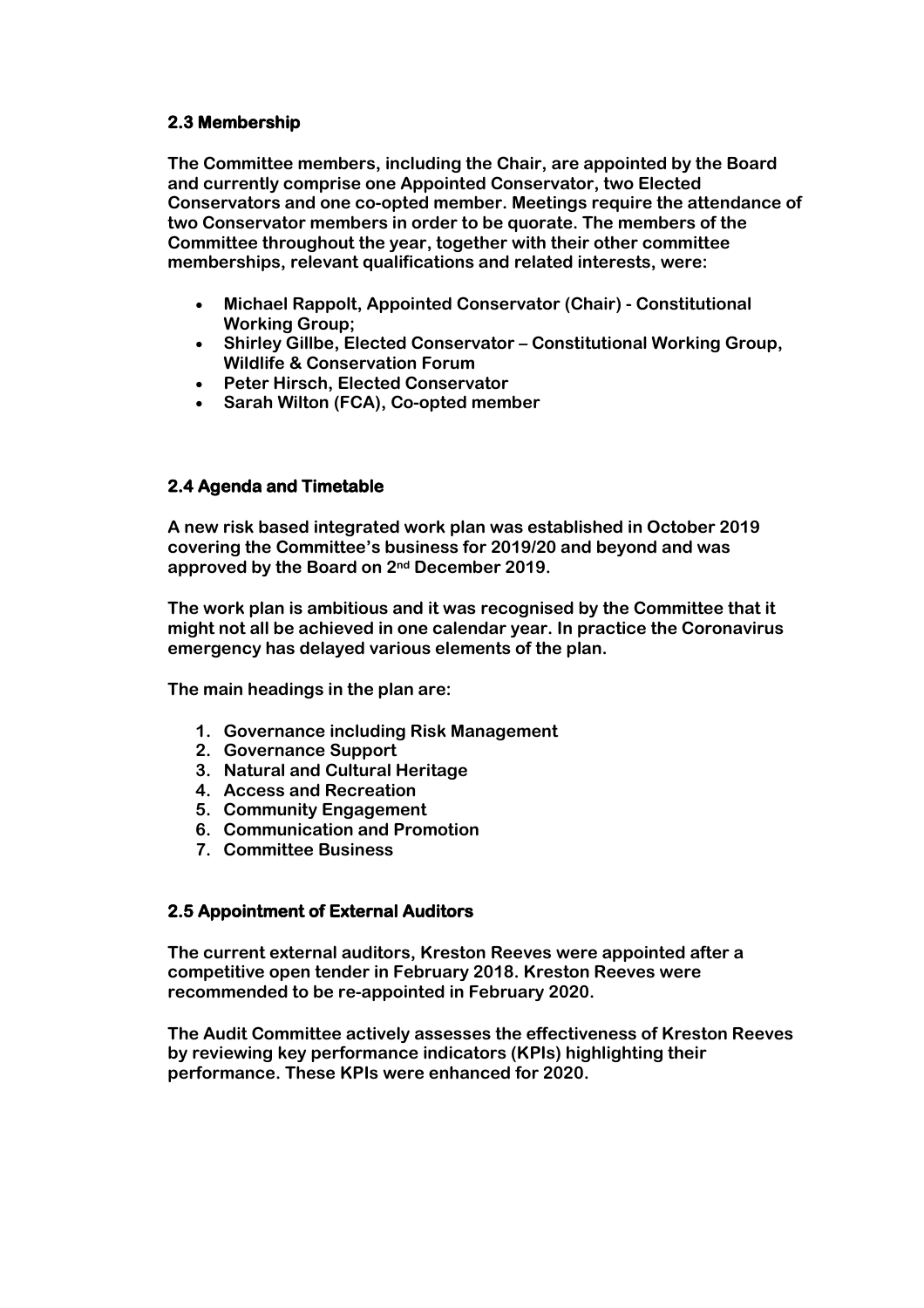# **3. WORK DONE BY THE AUDIT AND RISK COMMITTEE**

# **1. 3.1 General**

**The Committee performs its work based on a risk prioritised Audit and Risk Committee Work Plan which supports the WPCC strategy and is approved by the Board.** 

**A systematic action follow-up (Action Tracking) arrangement is used, to ensure outstanding issues and external audit recommendations and actions are brought back to the next appropriate meeting and followed up. The operation and maintenance of this tracking system is the responsibility of Chief Operations Manager and progress on the action list is reviewed at each meeting.** 

**A&RC members are satisfied that the external auditors have received the necessary assistance from Trust Executives, managers and staff when carrying out their audit and no limitations have been placed on the scope of the work carried out by the auditors.** 

# **3.2 External Audit**

**ARC reviewed and where necessary approved, reports including:** 

- **The Audit Plan 2019/20 (although this is subject to change as a result of the current Coronavirus emergency);**
- **Progress Reports;**

## **3.3 Meeting A&RC Terms of Reference**

**The A&RC believes it has fulfilled its main duties as set out in its terms of reference as follows:**

# **3.4.1 Financial**

**A&RC reviewed:** 

- **Compliance with accounting standards and practices and any changes being proposed**
- **The draft financial accounts for WPCC for the 12 months to 31 March 2019**
- **Issues arising from the Audit of the accounts**
- **The External Auditor's Annual Letter**
- **The WPCC Annual Report**

**and recommended the accounts to the Board subject to a number of amendments.**

## **3.4.2 Internal Control, Risk Management and Compliance**

**At each meeting A&RC reviews:**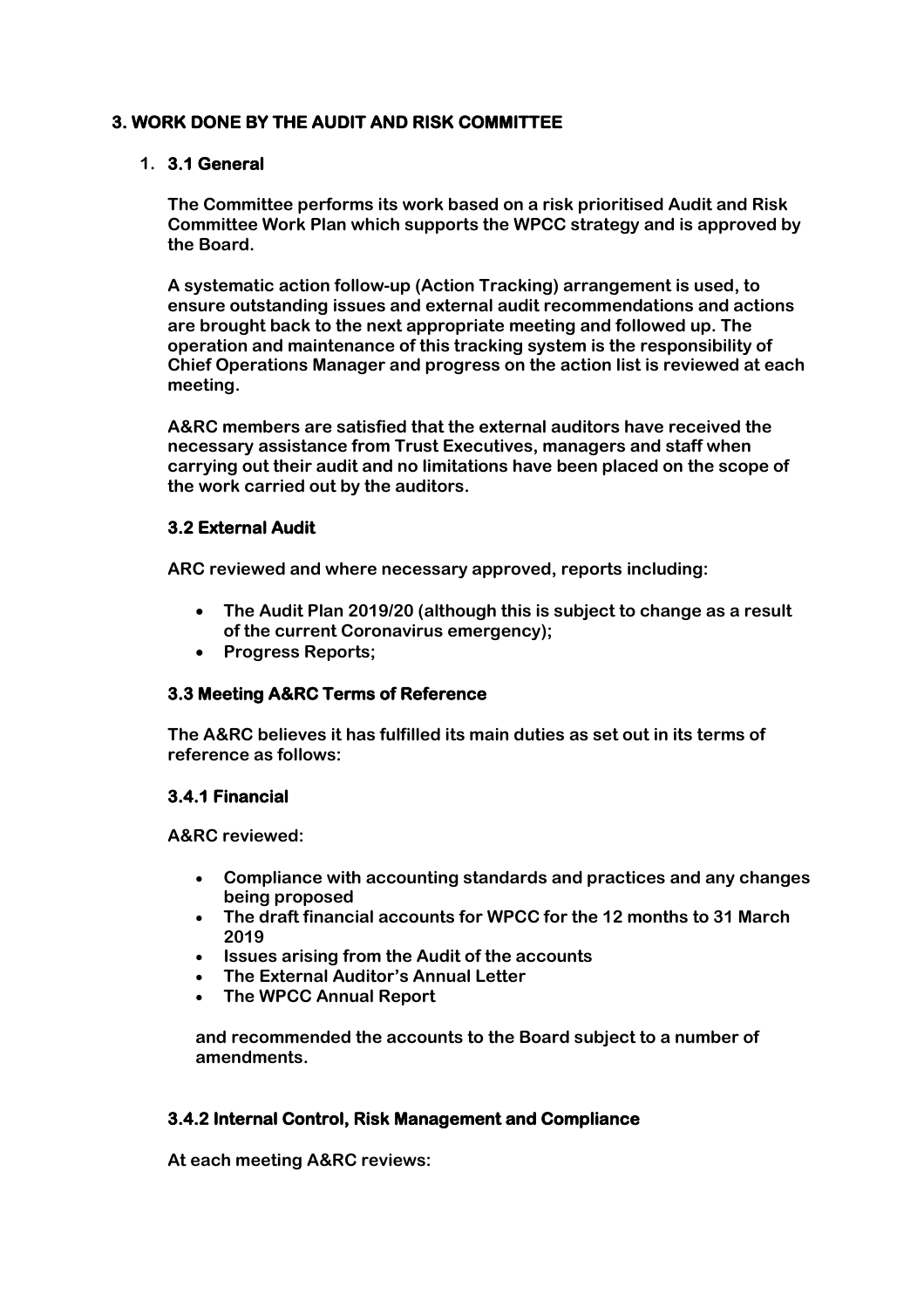- **a) Tender waivers and write offs – none this year**
- **b) Debt write offs – none this year**
- **c) The top ten risks and any changes to them**
- **d) The full Risk Register once a year**
- **e) The actions arising from previous meetings and the progress with them**

**In addition A&RC reviewed the following:**

- **a) Expense procedures**
- **b) Compliance with Charity Commission regulations**
- **c) Enforcement of WPCC Bye-Laws**
- **d) GDPR Compliance**
- **e) The role, membership and terms of reference of the Stakeholder Working Group**
- **f) Conservators' annual register of interest**
- **g) The Risk Strategy of WPCC**
- **h) Authority and approval systems and processes**
- **i) Fraud and corruption controls, consistency of application and resilience to fraud**
- **j) Compliance with Natural England requirements re SSSI**
- **k) Contingency and disaster planning**
- **l) Fire security compliance**
- **m) The external review of HR procedures**
- **n) The external review of Health and Safety**
- **o) The Friends scheme processes**
- **p) Fixed Asset Register**
- **q) Insurance Risk**
- **r) Progress on IT strategy and security**
- **s) Access framework progress**
- **t) Complaints procedures and actual complaints**

## **3.4.3 Whistleblowing**

**a) At each meeting A&RC reviews the Whistleblowing reports of which there were none in the period under consideration**

# **3.4.4 Other**

- **a) Initiated an annual review of Board performance**
- **b) The Communication Strategy of WPCC**
- **c) Commenced an assessment of WPCC's Governance using the Charity Governance Code**
- **d) Tree hazard management**

## **3.5 Reporting to the Board**

**Minutes of A&RC are received by the Board during its meetings throughout the year. The Top Ten Risks from the Risk Register are a standing item at each Board meeting. In addition, after each A&RC meeting, the A&RC Chair provides either an oral or written report to the subsequent Board meeting on**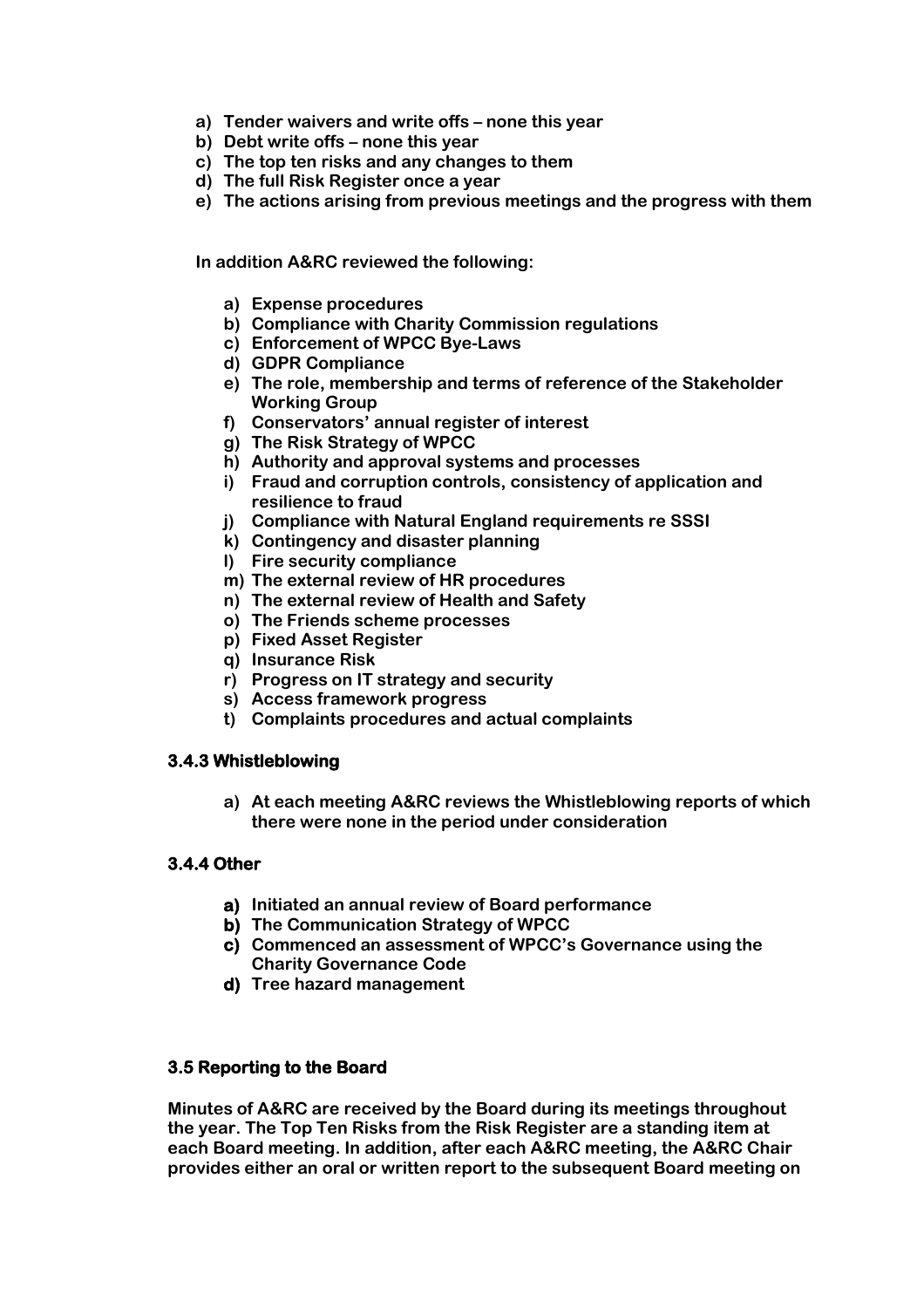**significant conclusions, concerns and recommendations arising from the Committee's work. Amongst the issues highlighted to the Board this year were the following:** 

**a) That the Action Tracker was still working well and all actions were being followed up** 

**b) That it was recommended that Legal Services be re-tendered at an appropriate time**

**c) Recommended the 2018/19 draft Annual Report and Audited Accounts to the Board.** 

**d) Feedback on the auditors was very positive emphasising good value added, responsiveness and availability** 

**e) Enforcement of Bye-Laws should be reviewed.** 

**f) That an Archiving policy was required**

**g) Contingency and Disaster planning is good but needs some detailing** 

**h) That Fire Security, whilst good, needs some enhancement**

**i) That WPCC re-tender its insurance brokerage service in 2021** 

**g). That the Board approve the auditor's fees for the 19/20 audit and the audit plan subject to change due to the current Coronavirus restrictions** 

# **4 CONCLUSION**

**The Audit and Risk Committee believes that it has, to the best of its ability, met its terms of reference. It gratefully acknowledges the excellent support it has received from WPCC staff without which it could not have fulfilled its remit.** 

**Mike Rappolt Chair of the Audit and Risk Committee 2019/20**

## **AUDIT COMMITTEE ATTENDANCE 2018/19 Appendix 1**

| 24/05/2019                                            | 06/11/2019 | 24/02/2020 |
|-------------------------------------------------------|------------|------------|
| Joint with<br><b>Finance and</b><br><b>Investment</b> |            |            |
| <b>Committee for</b><br><b>Audit Items</b>            |            |            |